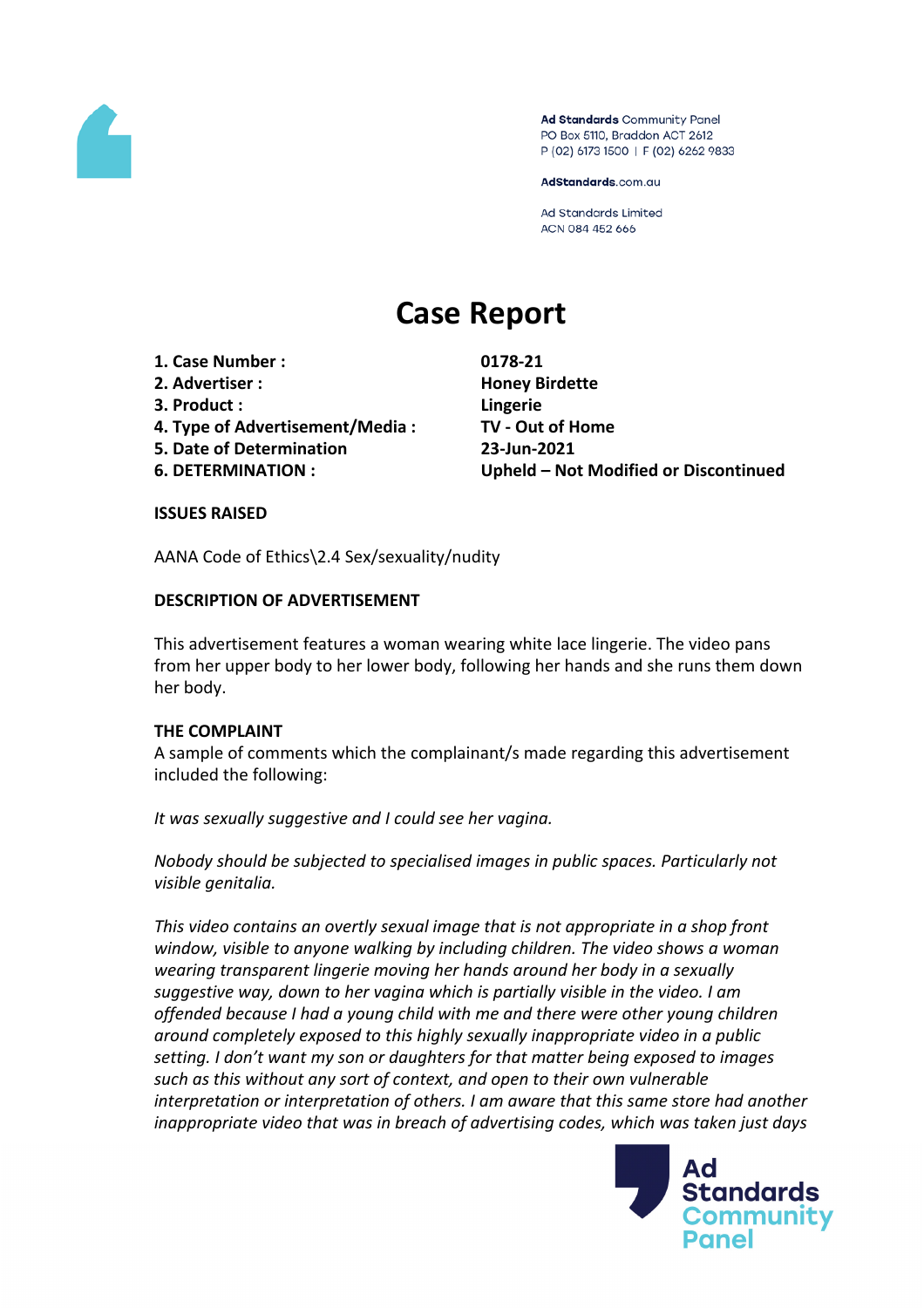

*before this one was displayed, and it seems that this store is a repeat offender of the advertising code yet they seem to get away with it each time, until someone complains.*

### **THE ADVERTISER'S RESPONSE**

Comments which the advertiser made in response to the complainant/s regarding this advertisement include the following:

*Honey Birdette sells high end lingerie. We run campaigns and imagery that show off the beautiful products we produce. We use professional models in high fashion campaign videos. It is never our intent to create controversy and they couldn't be further away from being 'porn' style videos. We are a company run by woman, for women, who believe firmly in female empowerment.*

*The complaints are referring to our Daisy set. Again this is the same group unjustly targeting HB and our Broadway centre staff. The complainant is known to HB and they have blown up the images and zoomed in which is not at all how it appears on the screen.*

## **THE DETERMINATION**

The Ad Standards Community Panel (the Panel) considered whether this advertisement breaches Section 2 of the AANA Code of Ethics (the Code).

The Panel noted the complainants' concerns that the advertisement depicts a woman's genitalia and is inappropriate for display where it can be seen by children.

The Panel viewed the advertisement and noted the advertiser's response.

**Section 2.4: Advertising or Marketing Communications shall treat sex, sexuality and nudity with sensitivity to the relevant audience.**

The Panel noted the Practice Note for the Code states:

*"Overtly sexual images are not appropriate in outdoor advertising or shop front windows.*

*"Although not exhaustive, the following may be considered to be overtly sexual:*

- *• Poses suggestive of sexual position: parting of legs, hand placed on or near genitals in a manner which draws attention to the region;*
- *• People depicted in sheer lingerie or clothing where a large amount of buttocks, female breasts, pubic mound or genital regions can be seen; The use of paraphernalia such as whips and handcuffs, particularly in combination with images of people in lingerie, undressed or in poses suggestive of sexual position;*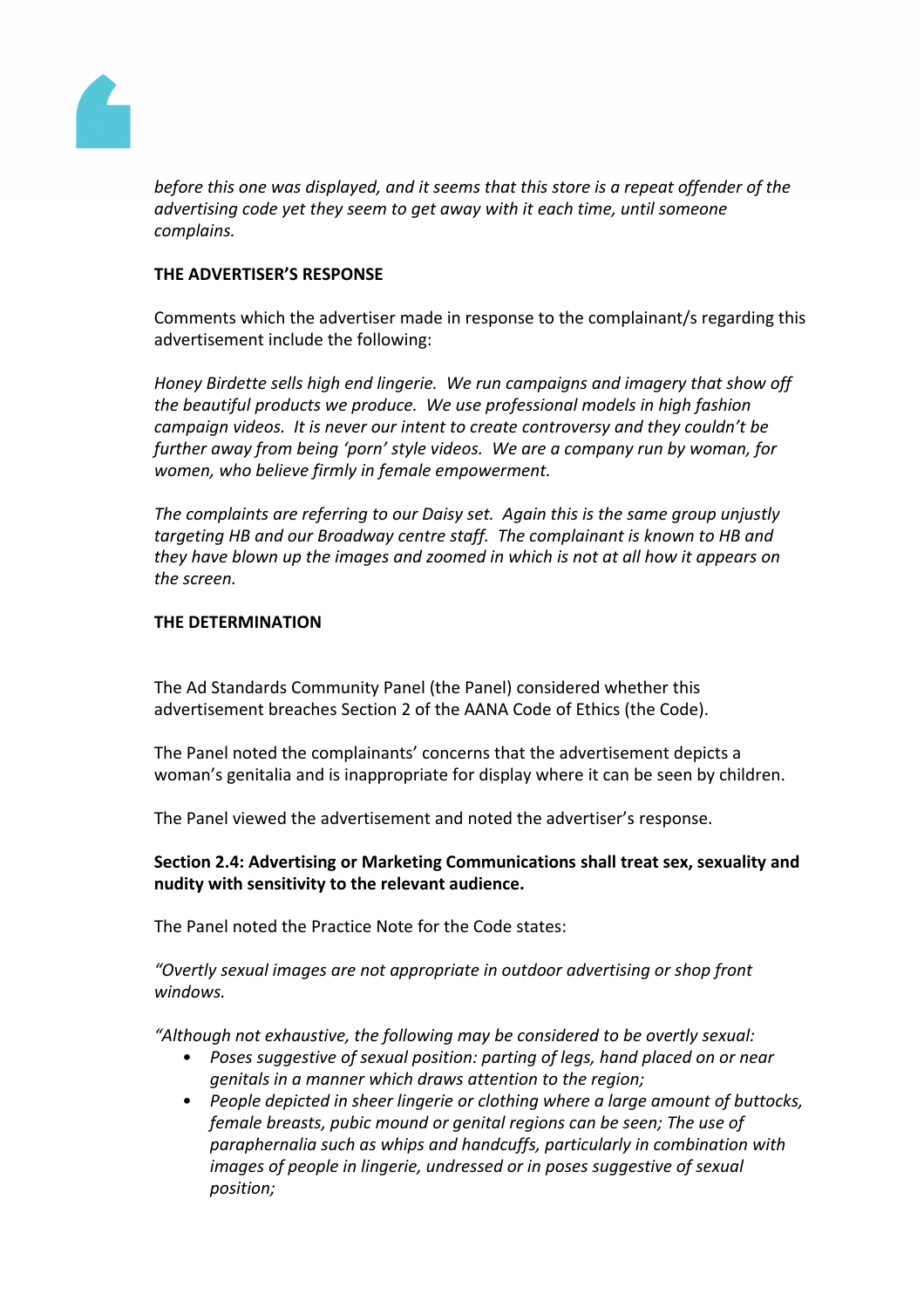

- *• Suggestive undressing, such as pulling down a bra strap or underpants; or*
- *• Interaction between two or more people which is highly suggestive of sexualised activity.*

*"Discreet portrayal of nudity and sexuality in an appropriate context (eg advertisements for toiletries and underwear) is generally permitted but note the application of the relevant audience. More care should be taken in outdoor media than magazines, for example.*

*"Images of models in bikinis or underwear are permitted, however, unacceptable images could include those where a model is in a suggestively sexual pose, where underwear is being pulled up or down (by the model or another person), or where there is clear sexual innuendo from the ad (e.g. depicting women as sexual objects)."*

#### **Does the advertisement contain sex?**

The Panel considered whether the advertisement contained sex. The Panel noted the definition of sex in the Practice Note is "sexual intercourse; person or persons engaged in sexually stimulating behaviour".

The Panel considered that the woman is not engaging in sexual activity and that the advertisement did not contain sex.

#### **Does the advertisement contain sexuality?**

The Panel noted the definition of sexuality in the Practice Note is "the capacity to experience and express sexual desire; the recognition or emphasis of sexual matters".

The Panel considered that the woman was wearing lingerie and running her hands down her body and there was a sexual element to the advertisement. The Panel considered that the advertisement did contain sexuality.

#### **Does the advertisement contain nudity?**

The Panel noted that the definition of nudity in the Practice Note is "the depiction of a person without clothing or covering; partial or suggested nudity may also be considered nudity".

The Panel noted that the lace and mesh underwear worn by the woman in the advertisement was transparent and part of the woman's labia was visible. The Panel consdiered that the woman's genitals were not covered and that the advertisement did contain nudity.

## **Are the issues of sexuality and nudity treated with sensitivity to the relevant audience?**